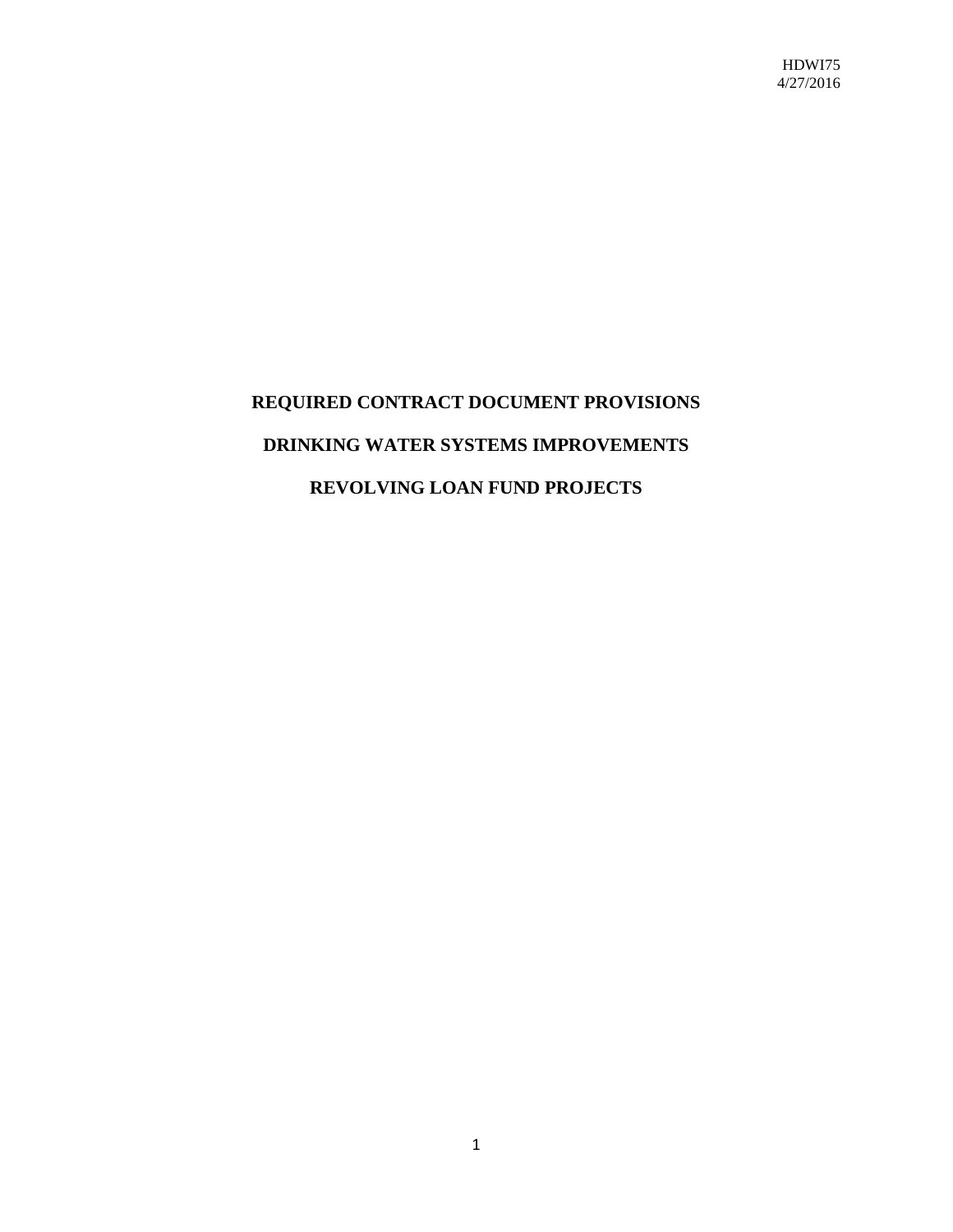Page

## **TABLE OF CONTENTS**

| 1. | <b>Advertisement</b> for Bids               | 3  |
|----|---------------------------------------------|----|
| 2. | <b>Instructions for Bidders</b>             | 4  |
| 3. | <b>General Requirements</b>                 | 6  |
| 4. | U. S. Citizenship Certification for MBE/WBE | 8  |
| 5. | <b>EEO</b> Certification                    | 9  |
| 6. | <b>Debarment Certification</b>              | 10 |
| 7. | Davis Bacon and Related Acts                | 11 |
| 8. | American Iron and Steel                     | 18 |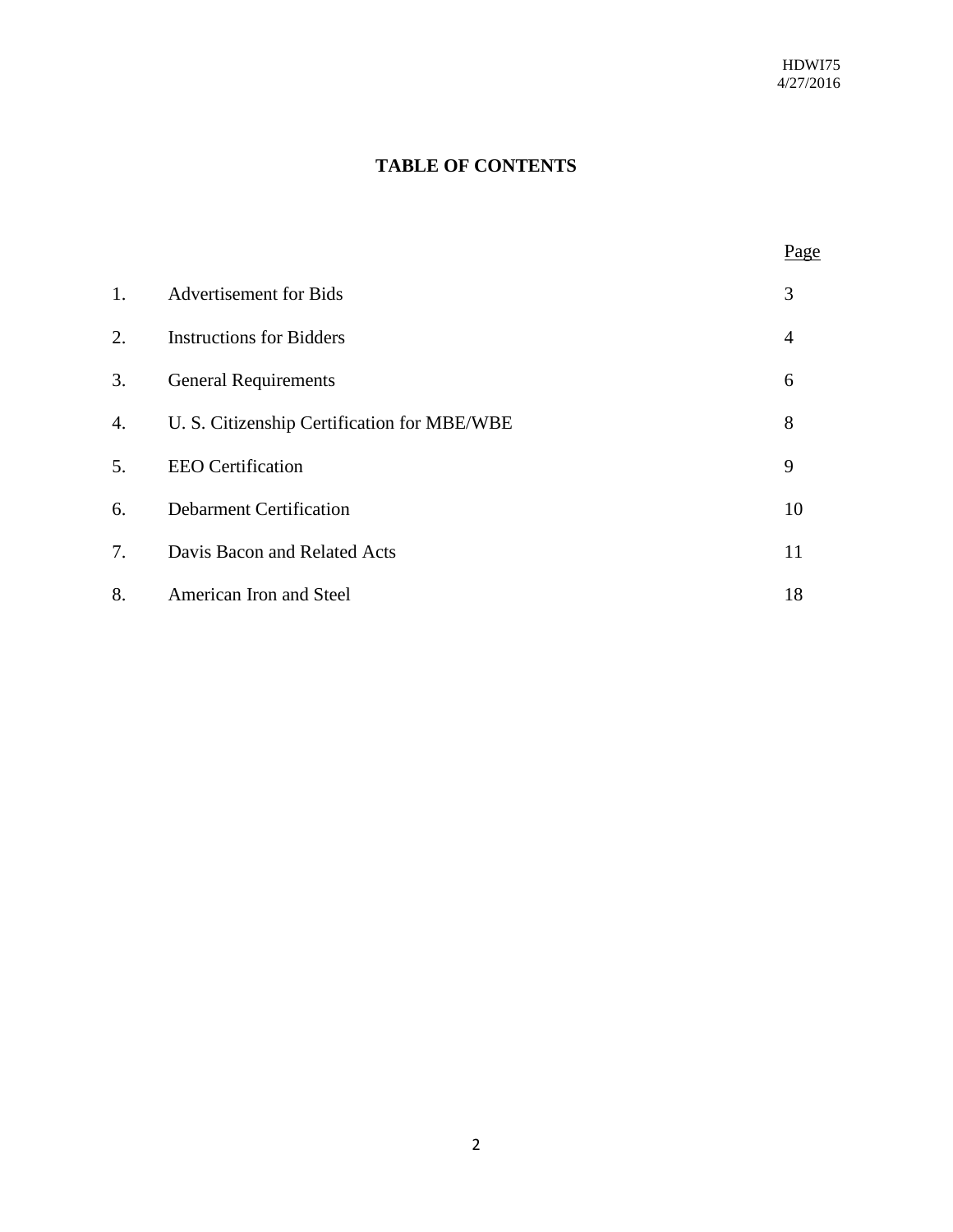#### **ADVERTISEMENT FOR BIDS**

|                                                                                          | (Address)<br>(Owner)                                                                      |        |  |  |  |  |
|------------------------------------------------------------------------------------------|-------------------------------------------------------------------------------------------|--------|--|--|--|--|
| Separate Sealed Bids for the Construction of (detailed description) ____________________ |                                                                                           |        |  |  |  |  |
|                                                                                          |                                                                                           |        |  |  |  |  |
|                                                                                          |                                                                                           |        |  |  |  |  |
|                                                                                          |                                                                                           |        |  |  |  |  |
|                                                                                          |                                                                                           |        |  |  |  |  |
|                                                                                          |                                                                                           |        |  |  |  |  |
|                                                                                          |                                                                                           |        |  |  |  |  |
|                                                                                          | and then at said office publicly opened and read aloud.                                   | (Date) |  |  |  |  |
|                                                                                          |                                                                                           |        |  |  |  |  |
|                                                                                          | The PLANS, SPECIFICATIONS AND CONTRACT DOCUMENTS may be examined at the following         |        |  |  |  |  |
| locations:                                                                               |                                                                                           |        |  |  |  |  |
|                                                                                          |                                                                                           |        |  |  |  |  |
| 1.                                                                                       | (City Clerk's Office, Chancery Clerk's or Loan Recipient's Office)                        |        |  |  |  |  |
|                                                                                          |                                                                                           |        |  |  |  |  |
| 2.                                                                                       | MSDH/DWSRF 570 E Woodrow Wilson Jackson MS (Call - Colleen Cook) 601-576-7518             |        |  |  |  |  |
|                                                                                          |                                                                                           |        |  |  |  |  |
| 3.                                                                                       |                                                                                           |        |  |  |  |  |
|                                                                                          | (Consulting Engineer's Office)                                                            |        |  |  |  |  |
|                                                                                          | The BID SCHEDULE may be examined at the following locations:                              |        |  |  |  |  |
| А.                                                                                       | Mississippi Procurement Technical Assistance Program (MPTAP)                              |        |  |  |  |  |
|                                                                                          | Mississippi Development Authority, Minority & Small Business Development                  |        |  |  |  |  |
|                                                                                          | <b>Woolfolk Building</b><br>501 North West Street, Suite B 01                             |        |  |  |  |  |
|                                                                                          | Jackson, MS 39201                                                                         |        |  |  |  |  |
|                                                                                          | <b>Contact: Carlyn McGee, 601-359-3448</b>                                                |        |  |  |  |  |
| В.                                                                                       | Contract Procurement Center closest to your project area; contact person & phone number * |        |  |  |  |  |

**Minority and women's business enterprises are solicited to bid on this contract as prime contractors and are encouraged to make inquiries regarding potential subcontracting opportunities and equipment, material and/or supply needs.**

**This contract is funded in whole or in part by funds from the Consolidated Appropriations Act of 214 (H.R. 3547); therefore, this project must comply with the American Iron and Steel requirements of the Act.**

**Any contract or contracts awarded under this invitation for bids are expected to be funded in whole or in part by anticipated funds from the Drinking Water Systems Improvements Revolving Loan Fund (DWSIRLF) Loan Program from the State of Mississippi. Neither the State of Mississippi, the Local Governments and Rural Water Systems Improvements Board, nor any of their employees is or will be a party to this invitation for bids or any resulting or related contracts. This procurement will be subject to all applicable sections of the Mississippi Code of 1972, Annoted, as they apply to local governments, in accordance with Appendix D of the DWSIRLF Program Regulations.**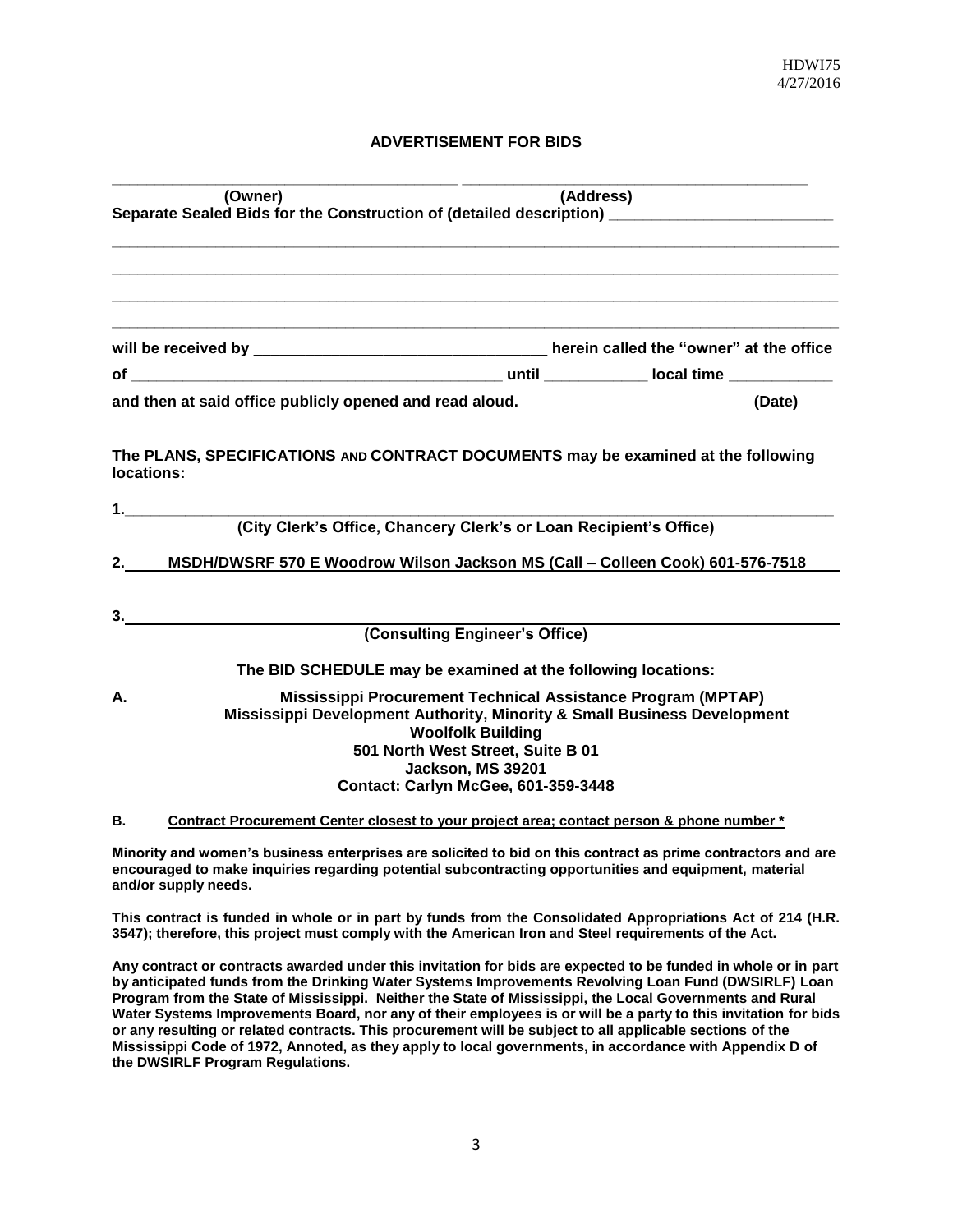## **INSTRUCTIONS FOR BIDDERS**

#### **The following information must be included in the Instructions for Bidders:**

**American Iron and Steel Requirements:** This contract is funded in whole or in part by funds from the Consolidated Appropriations Act of 2014 (H.R. 3547). Section 436 states:

(a)(1) None of the funds made available by a State drinking water treatment revolving loan fund as authorized by section 1452 of the Safe Drinking Water Act (42 U.S.C. 300j-12) shall be used for a project for the construction, alteration, maintenance, or repair of a public water system or treatment works unless all of the iron and steel products used in the project are produced in the United States. (2) In this section, the term "iron and steel products" means the following products made primarily of iron or steel: lined or unlined pipes and fittings, manhole covers and other municipal castings, hydrants, tanks, flanges, pipe clamps and restraints, valves, structural steel, reinforced precast concrete, and construction materials.

(b) Subsection (a) shall not apply in any case or category of cases in which the Administrator of the Environmental Protection Agency (in this section referred to as the "Administrator") finds that –

- (1) Applying subsection (a) would be inconsistent with the public interest;
- (2) Iron and steel products are not produced in the United States in sufficient and reasonably available quantities and of satisfactory quality; or
- (3) Inclusion of iron and steel products in the United States will increase the cost of the overall project by more than 25 percent.

**Minority Business and Women's Business Utilization Requirements**: Positive efforts as required in the Drinking Water Systems Improvements Revolving Loan Fund Program Regulations shall be made by BIDDERS to utilize minority owned and women-owned businesses as sources of construction, materials, supplies and services. Such efforts must allow these sources the maximum feasible opportunity to compete for subagreements and contracts. Documentation of efforts made to utilize minority and women-owned firms must be maintained by all BIDDERS.

The OWNER's goal for minority-owned business participation as a percentage of construction cost is 3.1%. The OWNER's goal for women-owned business participation is 1.1%.

The lowest qualified **BIDDER** must submit to the **OWNER** within 10 days after **BID** opening, proof of compliance with the Contract Provisions including required documentation regarding the use of minority and women's businesses. **(Refer to "Section 4, Utilization of Disadvantaged Business Enterprises" of the "Supplemental General Conditions for Construction of the Drinking Water Systems Improvements Revolving Loan Fund Projects"**).

The Supplemental General Conditions provide a list of qualified minority and women's business enterprises for assisting contractors in their MBE/WBE solicitation efforts.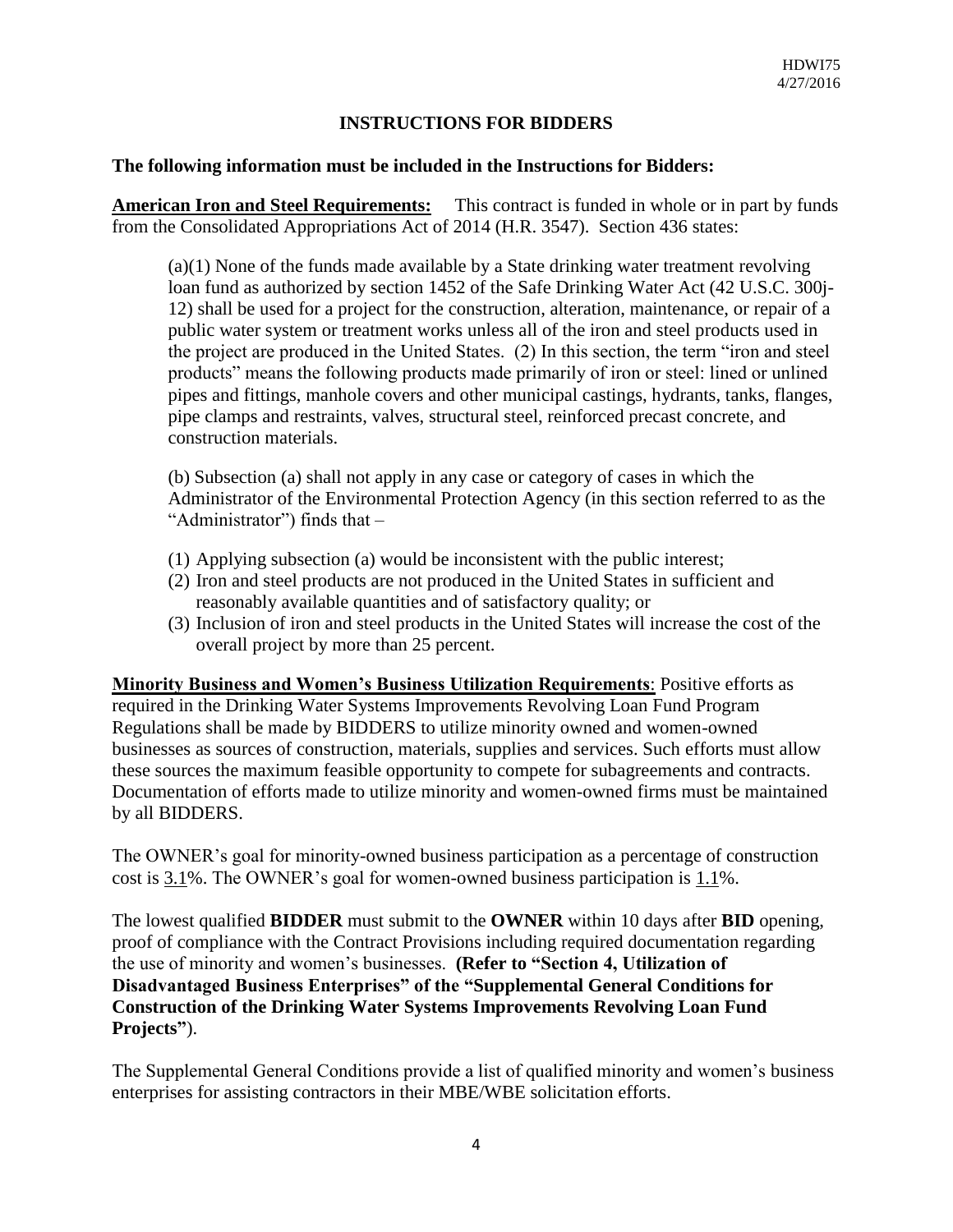## **GENERAL REQUIREMENTS**

## **The following documents/provisions must be included in the Contract Documents:**

- 1. U. S. Citizenship Certification for Minority and Women Business Enterprises (enclosed).
- 2. Bid Form.
	- a. All DWSIRLF ineligible bid items shall be separated and labeled as such on the bid form, with such determinations being made in accordance with the DWSIRLF Regulations, Appendix A.
	- b. For lump sum type contracts a description must be given which identifies different scopes of work to be included in the lump sum bid.
- 3. Bid Bond Form.
- 4. Contract Agreement Form.
- 5. Payment Bond Form.
- 6. Performance Bond Form.
- 7. Contract time and liquidated damages provisions. The contract time shall be counted in calendar days, and normal weather shall be assumed and allowed for in the original contract time. Liquidated damages shall be at least \$200 per calendar day, unless otherwise approved.
- 8. General Conditions.

The contract documents shall include a set of general conditions that describes the general responsibilities of all parties. The general conditions shall:

- a. Allow the loan recipient to retain a certain percentage of the progress payments otherwise due the contractor until the building of the project is substantially complete, in accordance with state law;
- b. Require the contractor to obtain and maintain the appropriate insurance coverage, including flood insurance if applicable, and;
- c. Include an arbitration clause or acceptable procedure regarding the handling of claims, disputes and other matters in question arising out of, or related to, the agreement or the breach thereof, in accordance with state law.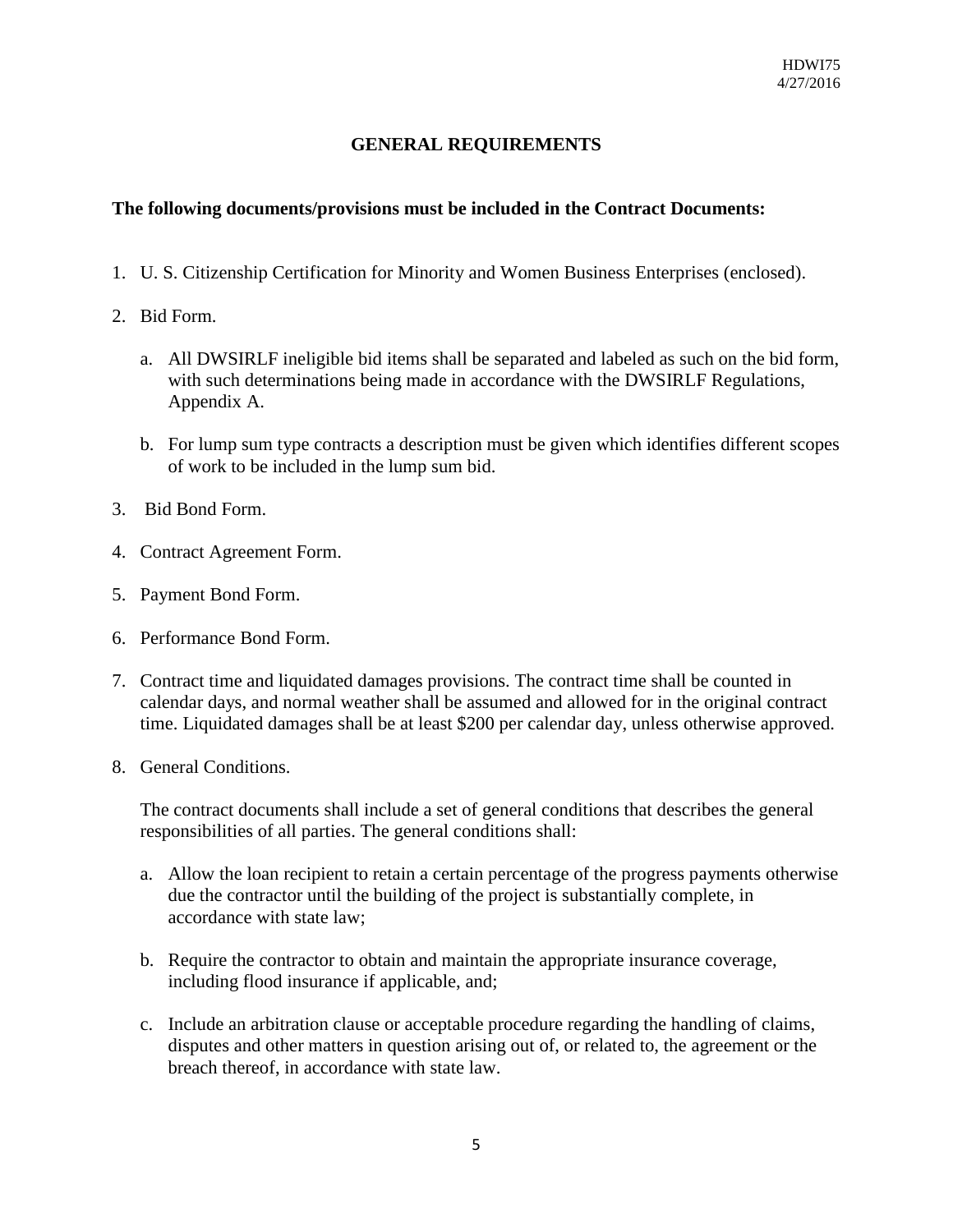- d. Include Notice of Award provisions and/or Form.
- e. Include Notice to Proceed provisions and/or Form.
- f. Include Certification Regarding Equal Employment Opportunity Form (enclosed).
- g. Include change order provisions. The contract time or price may ONLY be changed by change order.
- h. Include Certification Regarding Debarment, Suspension and Other Responsibility Matters (enclosed).
- i. All necessary DBE Documents, certifications and forms
- j. Contractors and subcontracts must submit certified payrolls to the loan recipient at least monthly. The owner must maintain payrolls records and make these available for inspection to ensure compliance with requirements of the Davis Bacon Act.
- 9. Supplemental General Conditions.

The contract documents shall include the "Supplemental General Conditions" (HDWI77) verbatim, as provided by the Department.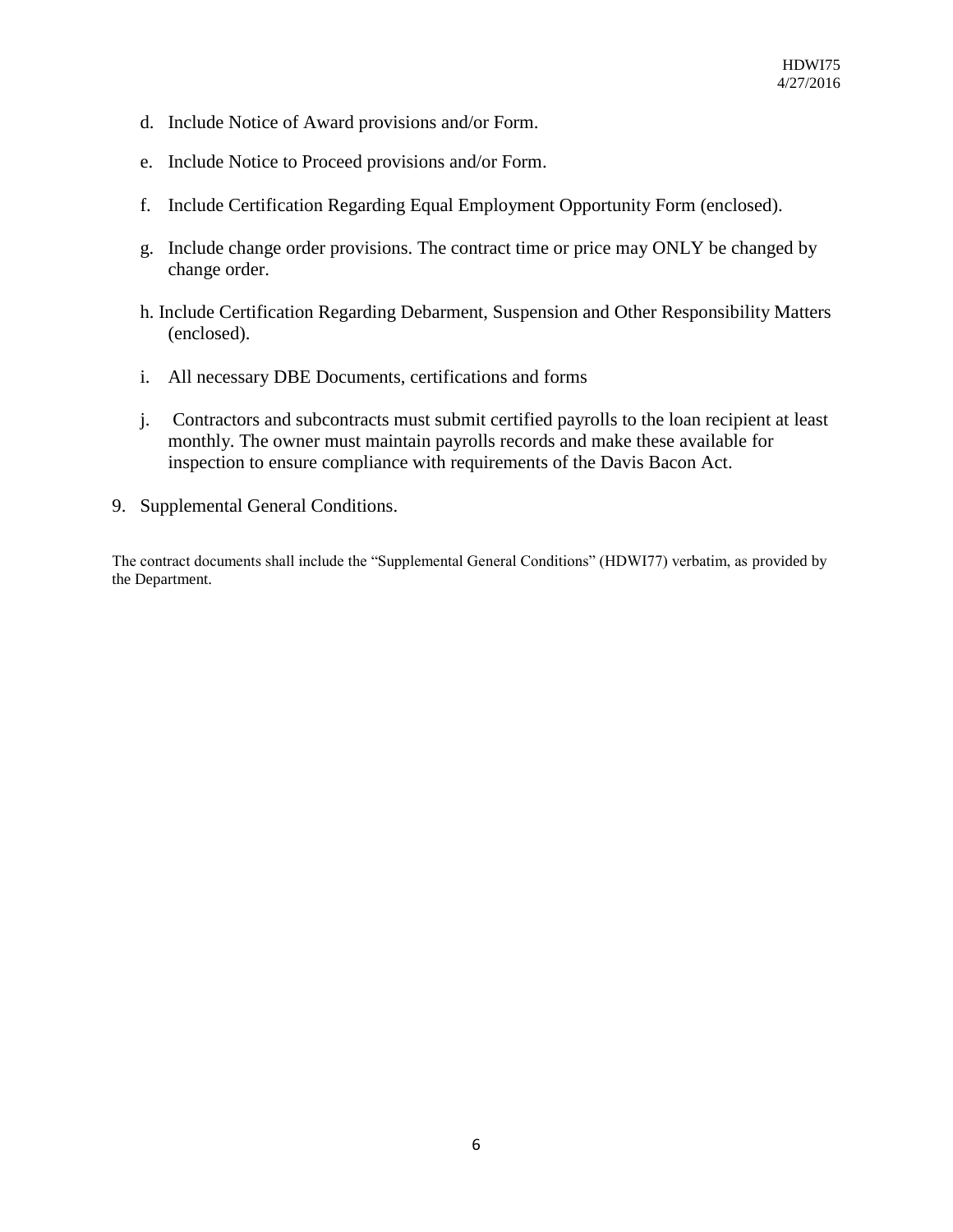## **U. S. CITIZENSHIP CERTIFICATION FOR DISADVANTAGED BUSINESS ENTERPRISES**

I certify that  $\qquad \qquad$ 

MBE/WBE Company Name

a owned business enterprise as defined in Enter "Minority" or "Women"

Federal Regulations 40 CFR, Part 31. I further certify that I **am** a citizen of the United States of America (resident aliens are not eligible for minority or women owned business status under programs funded in part by DWSIRLF loans).

Signature of DBE Business Owner

\_\_\_\_\_\_\_\_\_\_\_\_\_\_\_\_\_\_\_\_\_\_\_\_\_\_\_\_\_\_\_\_\_

\_\_\_\_\_\_\_\_\_\_\_\_\_\_\_\_\_\_\_\_\_\_\_\_\_\_\_\_\_\_\_\_\_

is

Date

This form is required for a DBE firm that has not previously participated in a Drinking Water Systems Improvements Revolving Loan Fund funded project.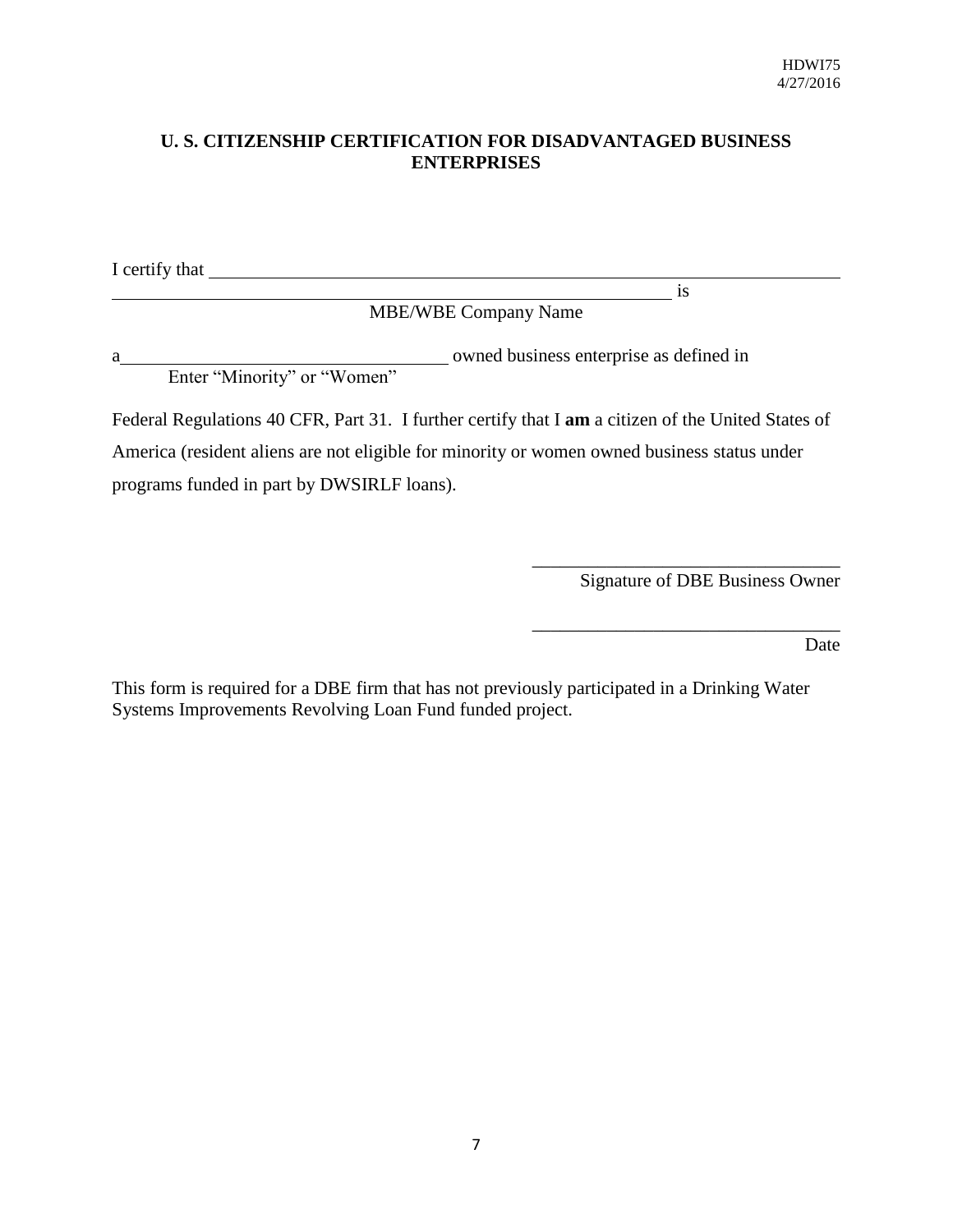#### **CERTIFICATION BY PROPOSED PRIME OR SUBCONTRACTOR REGARDING EQUAL EMPLOYMENT OPPORTUNITY**

### **DWI-L-\_\_\_\_\_\_\_\_\_\_\_\_ (DWSIRLF Project Number)**

#### **INSTRUCTIONS**

This certification is required pursuant to Executive Order 11246, Part II, Section 203(b), (30 F.R. 12319- 25). Any bidder or prospective contractor, or any of their proposed subcontractors, shall state as an initial part of the bid or negotiations of the contract whether it has participated in any previous contract or subcontract subject to the equal opportunity clauses; and, if so, whether it has filed all compliance reports due under applicable instructions. Where this certification indicates that the prime or subcontractor has not filed a compliance report due under applicable instruction, such contractor shall be required to submit a compliance report.

THIS FORM ALONG WITH ITEMS LISTED IN SPECIAL NOTICE #1 IS TO BE SUBMITTED BY LOW BIDDER AND PROPOSED SUBCONTRACTORS WITH A PROCUREMENT VALUE OVER \$10,000 TO THE OWNER TEN (10) DAYS AFTER BID OPENING.

| Opportunity Clause.                                         | YES NO                                                                                                                                                                                                                                                                                                                                                                                                                                                                                                                                                   |
|-------------------------------------------------------------|----------------------------------------------------------------------------------------------------------------------------------------------------------------------------------------------------------------------------------------------------------------------------------------------------------------------------------------------------------------------------------------------------------------------------------------------------------------------------------------------------------------------------------------------------------|
| contract or subcontract.                                    | $YES$ NO $\qquad$                                                                                                                                                                                                                                                                                                                                                                                                                                                                                                                                        |
| If YES, state what reports were filed and with what agency. |                                                                                                                                                                                                                                                                                                                                                                                                                                                                                                                                                          |
|                                                             | YES NO                                                                                                                                                                                                                                                                                                                                                                                                                                                                                                                                                   |
|                                                             |                                                                                                                                                                                                                                                                                                                                                                                                                                                                                                                                                          |
|                                                             | Prime or Subcontractor's Name:<br>Bidder has participated in a previous contract or subcontract subject to the Equal<br>Compliance Reports were required to be filed in connection with such<br>Bidder has filed all compliance reports due under applicable instructions<br>If answer to item 3 is NO, please explain in detail on reverse side of this certification. The<br>information above is true and complete to the best of my knowledge and belief. (A willfully false<br>statement is punishable by law - U.S. Code, Title 18, Section 1001.) |

## NAME AND TITLE OF SIGNER (PLEASE TYPE)

SIGNATURE DATE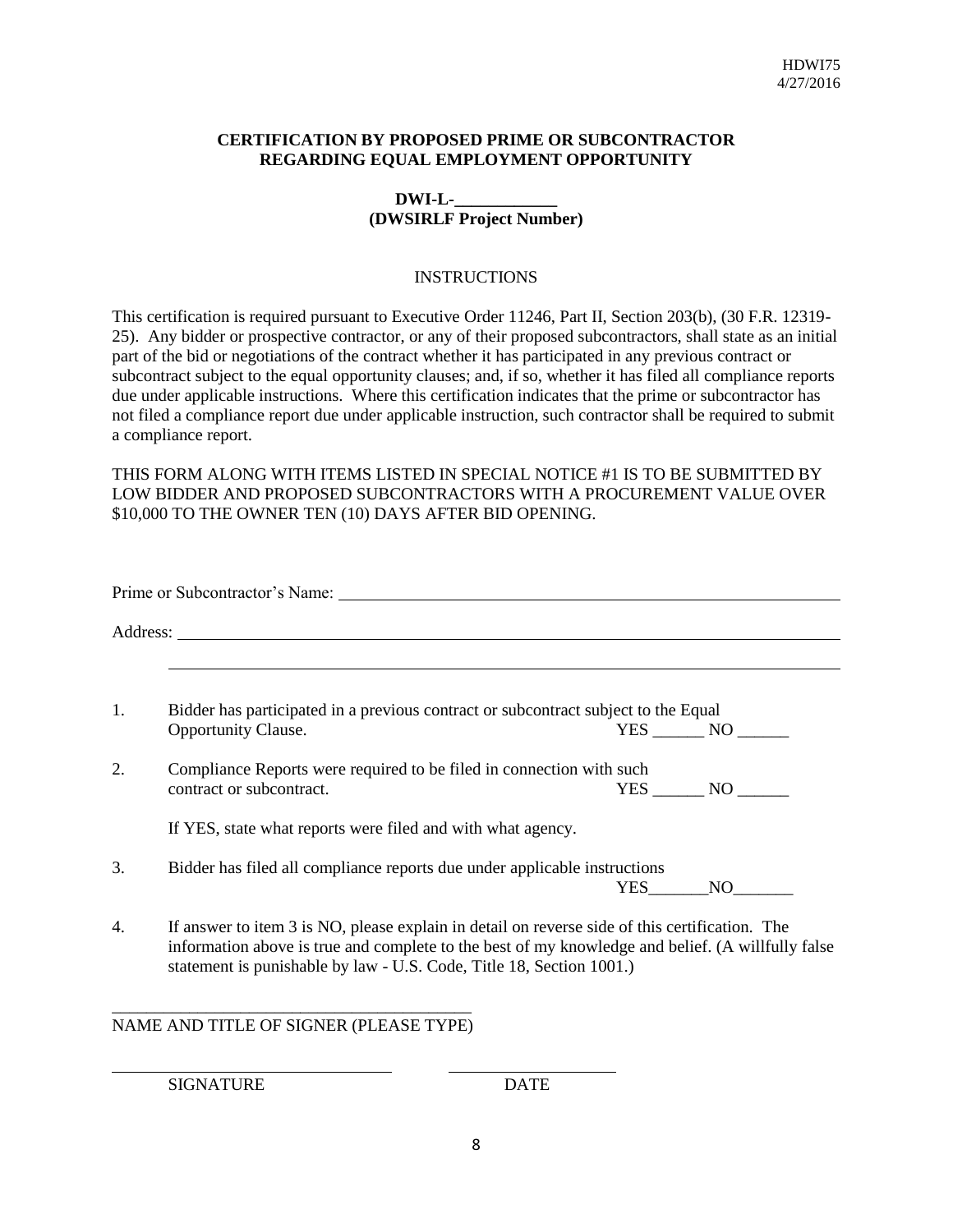#### **CERTIFICATION REGARDING DEBARMENT, SUSPENSION AND OTHER RESPONSIBILITY MATTERS**

Under Executive Order 12549 individuals or organizations debarred from participation in Federal Assistance Programs may not receive an assistance award under a federal program or subagreement thereunder for \$25,000 or more. Accordingly each recipient of a Drinking Water Systems Improvements Revolving Loan Fund loan or a contract (engineering or construction) awarded under a loan must complete the following certification (see 40 CFR 32.510).

The loan recipient must obtain this certification from all contractors (prime construction contractor and subcontractors/equipment/material suppliers). The Department will not approve the award of a contract for DWSIRLF participation until the loan recipient certifies that certification has been obtained from the successful bidder and his sub-contractors. Prime and subcontractor/equipment/material suppliers' certifications must be included with the executed contract documents submittal to the Department.

The prospective participant certifies to the best of their knowledge and belief that it and its principals:

- (a) Are not presently debarred, suspended, proposed for debarment, declared ineligible, or voluntarily excluded from covered transactions by any Federal department or agency;
- (b) Have not within a three year period preceding this proposal been convicted of or had a civil judgment rendered against them for commission of fraud or a criminal offense in connection with obtaining, attempting to obtain, or performing a public (Federal, State or local) transaction or contract under a public transaction; violation of Federal or State antitrust statutes or commission of embezzlement, theft, forgery, bribery, falsification or destruction of records, making false statements, or receiving stolen property;
- (c) Are not presently indicted for or otherwise criminally or civilly charged by a government entity (Federal, State or local) with commission of any of the offenses enumerated in paragraph (b) of this certification; and (d) Have not within a three year period preceding this application/proposal had one or more public transactions (Federal, State or local) terminated for cause or default.

I understand that a false statement on this certification may be grounds for rejection of this proposal or termination of the award. In addition, under 18 U.S.C. Subsection 1001, a false statement may result in a fine of up to \$10,000 or imprisonment for up to 5 years, or both.

\_\_\_\_\_\_\_\_\_\_\_\_\_\_\_\_\_\_\_\_\_\_\_\_\_\_\_\_\_\_\_\_\_\_\_\_\_\_\_\_\_\_\_\_\_\_\_\_\_\_\_\_\_\_\_\_\_\_\_\_\_\_\_\_\_\_\_\_\_\_\_\_\_\_\_\_\_\_\_\_

Prime or Subcontractor's Name Signature/Date Signature/Date

( ) I am unable to certify to the above statements. Attached is my explanation.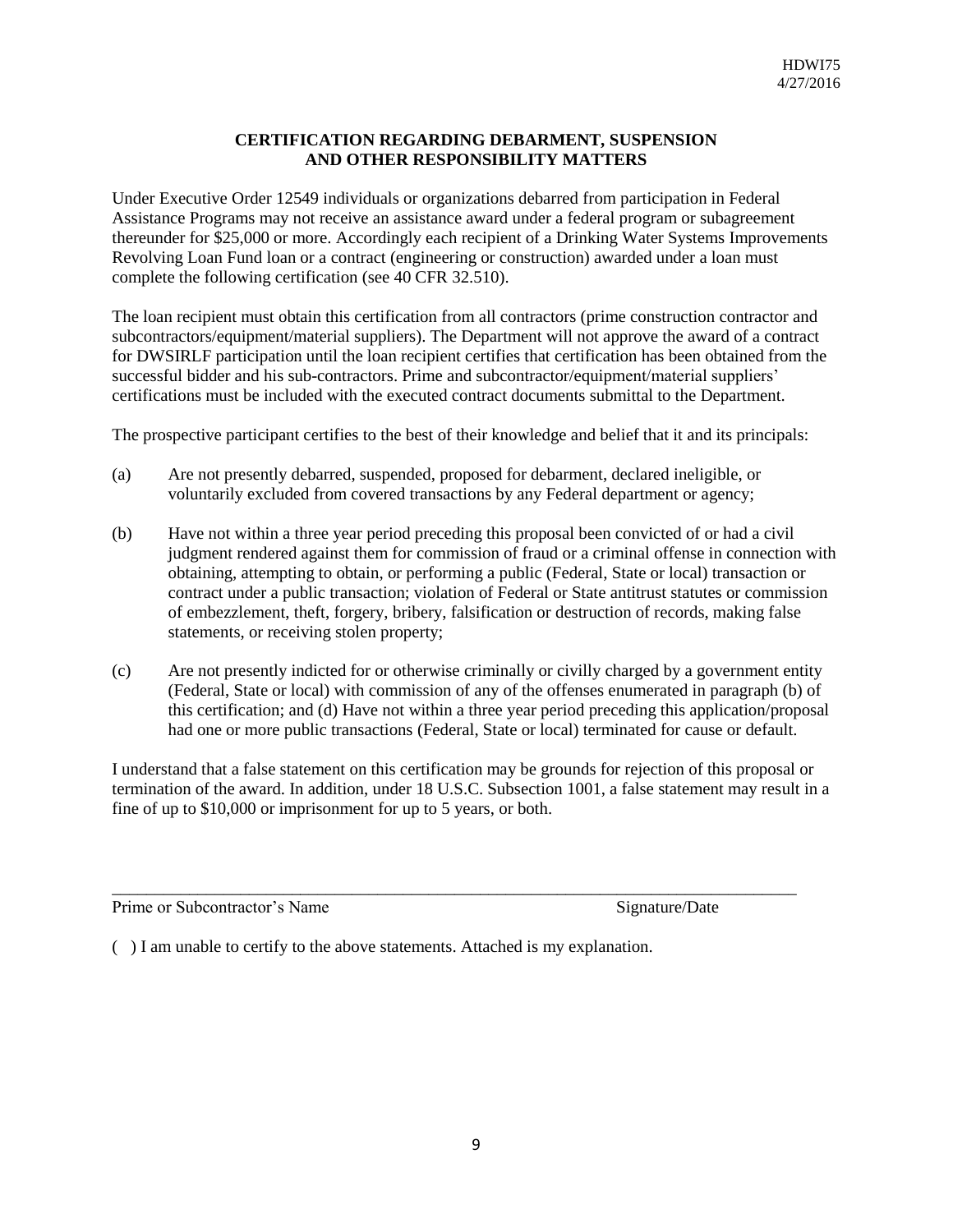#### **Davis Bacon and Related Acts**

(a) The Recipient shall insure that the **loan recipient**(s) shall insert in full in any contract in excess of \$2,000 which is entered into for the actual construction, alteration and/or repair, including painting and decorating, of a public building or public work, or building or work financed in whole or in part from Federal funds or in accordance with guarantees of a Federal agency or financed from funds obtained by pledge of any contract of a Federal agency to make a loan, grant or annual contribution (except where a different meaning is expressly indicated), and which is subject to the labor standards provisions of any of the acts listed in § 5.1, the following clauses:

#### (1) Minimum wages.

(i) All laborers and mechanics employed or working upon the site of the work will be paid unconditionally and not less often than once a week, and without subsequent deduction or rebate on any account (except such payroll deductions as are permitted by regulations issued by the Secretary of Labor under the Copeland Act (29 CFR part 3) ), the full amount of wages and bona fide fringe benefits (or cash equivalents thereof) due at time of payment computed at rates not less than those contained in the wage determination of the Secretary of Labor which is attached hereto and made a part hereof, regardless of any contractual relationship which may be alleged to exist between the contractor and such laborers and mechanics.

Contributions made or costs reasonably anticipated for bona fide fringe benefits under section  $1(b)(2)$  of the Davis-Bacon Act on behalf of laborers or mechanics are considered wages paid to such laborers or mechanics, subject to the provisions of paragraph  $(a)(1)(iv)$  of this section; also, regular contributions made or costs incurred for more than a weekly period (but not less often than quarterly) under plans, funds, or programs which cover the particular weekly period, are deemed to be constructively made or incurred during such weekly period. Such laborers and mechanics shall be paid the appropriate wage rate and fringe benefits on the wage determination for the classification of work actually performed, without regard to skill, except as provided in § 5.5(a)(4). Laborers or mechanics performing work in more than one classification may be compensated at the rate specified for each classification for the time actually worked therein: Provided, That the employer's payroll records accurately set forth the time spent in each classification in which work is performed. The wage determination (including any additional classification and wage rates conformed under paragraph (a)(1)(ii) of this section) and the Davis-Bacon poster (WH-1321) shall be posted at all times by the contractor and its subcontractors at the site of the work in a prominent and accessible place where it can be easily seen by the workers.

**Loan recipient**s may obtain wage determinations from the U.S. Department of Labor's web site, www.wdol.gov.

(ii)(A) The **loan recipient**(s), on behalf of EPA, shall require that any class of laborers or mechanics, including helpers, which is not listed in the wage determination and which is to be employed under the contract shall be classified in conformance with the wage determination. The EPA award official shall approve an additional classification and wage rate and fringe benefits therefore only when the following criteria have been met:

(1) The work to be performed by the classification requested is not performed by a classification in the wage determination; and

(2) The classification is utilized in the area by the construction industry; and

(3) The proposed wage rate, including any bona fide fringe benefits, bears a reasonable relationship to the wage rates contained in the wage determination.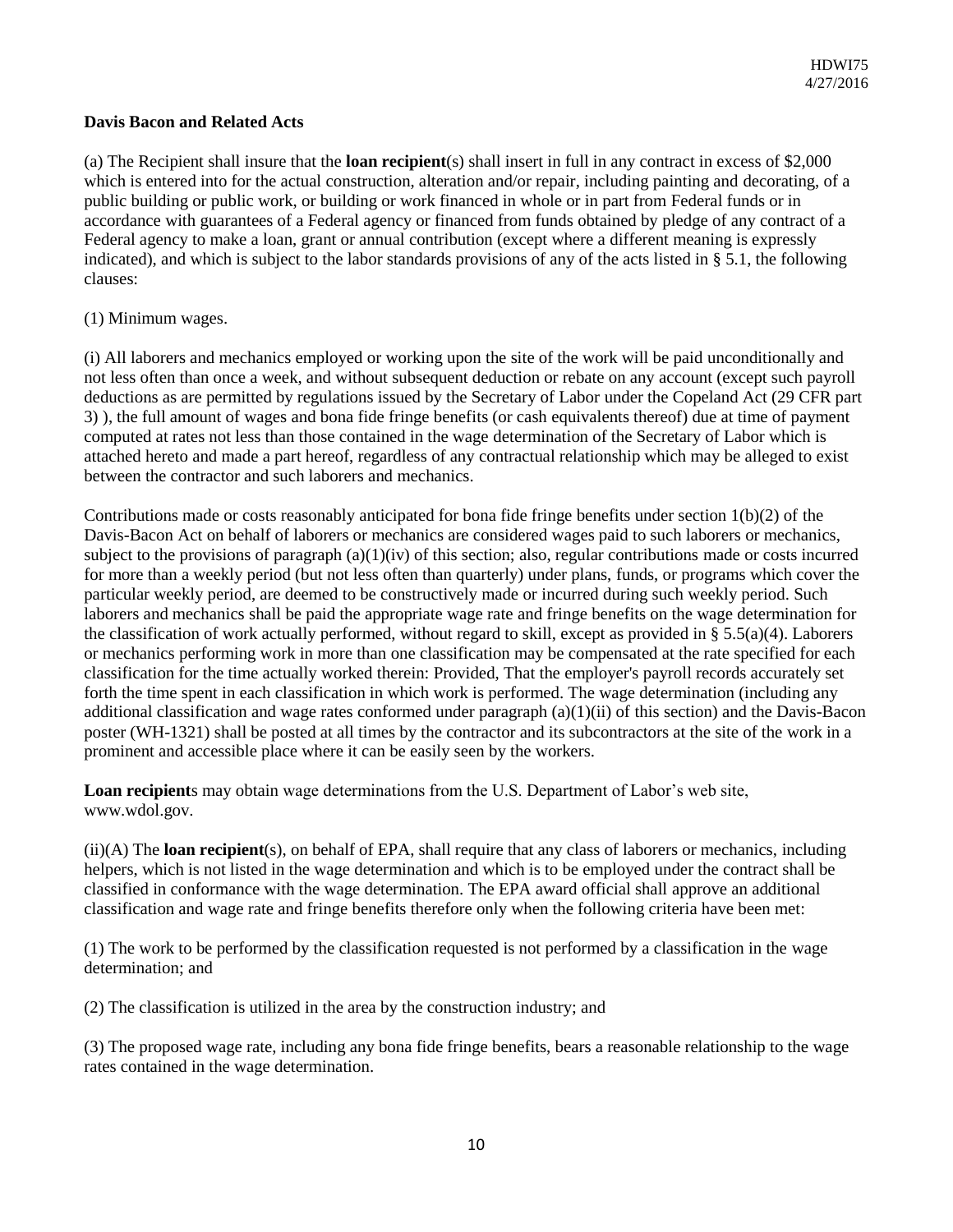(B) If the contractor and the laborers and mechanics to be employed in the classification (if known), or their representatives, and the **loan recipient**(s) agree on the classification and wage rate (including the amount designated for fringe benefits where appropriate), a report of the action taken shall be sent by the **loan recipient**  (s) to the State award official. The State award official will transmit the report, to the Administrator of the Wage and Hour Division, Employment Standards Administration, U.S. Department of Labor, Washington, DC 20210. The Administrator, or an authorized representative, will approve, modify, or disapprove every additional classification action within 30 days of receipt and so advise the State award official or will notify the State award official within the 30-day period that additional time is necessary.

(C) In the event the contractor, the laborers or mechanics to be employed in the classification or their representatives, and the and the **loan recipient**(s) do not agree on the proposed classification and wage rate (including the amount designated for fringe benefits, where appropriate), the award official shall refer the questions, including the views of all interested parties and the recommendation of the State award official, to the Administrator for determination. The Administrator, or an authorized representative, will issue a determination within 30 days of receipt and so advise the contracting officer or will notify the contracting officer within the 30 day period that additional time is necessary.

(D) The wage rate (including fringe benefits where appropriate) determined pursuant to paragraphs  $(a)(1)(ii)(B)$  or (C) of this section, shall be paid to all workers performing work in the classification under this contract from the first day on which work is performed in the classification.

(iii) Whenever the minimum wage rate prescribed in the contract for a class of laborers or mechanics includes a fringe benefit which is not expressed as an hourly rate, the contractor shall either pay the benefit as stated in the wage determination or shall pay another bona fide fringe benefit or an hourly cash equivalent thereof.

(iv) If the contractor does not make payments to a trustee or other third person, the contractor may consider as part of the wages of any laborer or mechanic the amount of any costs reasonably anticipated in providing bona fide fringe benefits under a plan or program, Provided, That the Secretary of Labor has found, upon the written request of the contractor, that the applicable standards of the Davis-Bacon Act have been met. The Secretary of Labor may require the contractor to set aside in a separate account assets for the meeting of obligations under the plan or program.

(2) Withholding. The **loan recipient**(s), shall upon written request of the EPA Award Official or an authorized representative of the Department of Labor, withhold or cause to be withheld from the contractor under this contract or any other Federal contract with the same prime contractor, or any other federally-assisted contract subject to Davis-Bacon prevailing wage requirements, which is held by the same prime contractor, so much of the accrued payments or advances as may be considered necessary to pay laborers and mechanics, including apprentices, trainees, and helpers, employed by the contractor or any subcontractor the full amount of wages required by the contract. In the event of failure to pay any laborer or mechanic, including any apprentice, trainee, or helper, employed or working on the site of the work, all or part of the wages required by the contract, the (Agency) may, after written notice to the contractor, sponsor, applicant, or owner, take such action as may be necessary to cause the suspension of any further payment, advance, or guarantee of funds until such violations have ceased.

(3) Payrolls and basic records.

(i) Payrolls and basic records relating thereto shall be maintained by the contractor during the course of the work and preserved for a period of three years thereafter for all laborers and mechanics working at the site of the work. Such records shall contain the name, address, and social security number of each such worker, his or her correct classification, hourly rates of wages paid (including rates of contributions or costs anticipated for bona fide fringe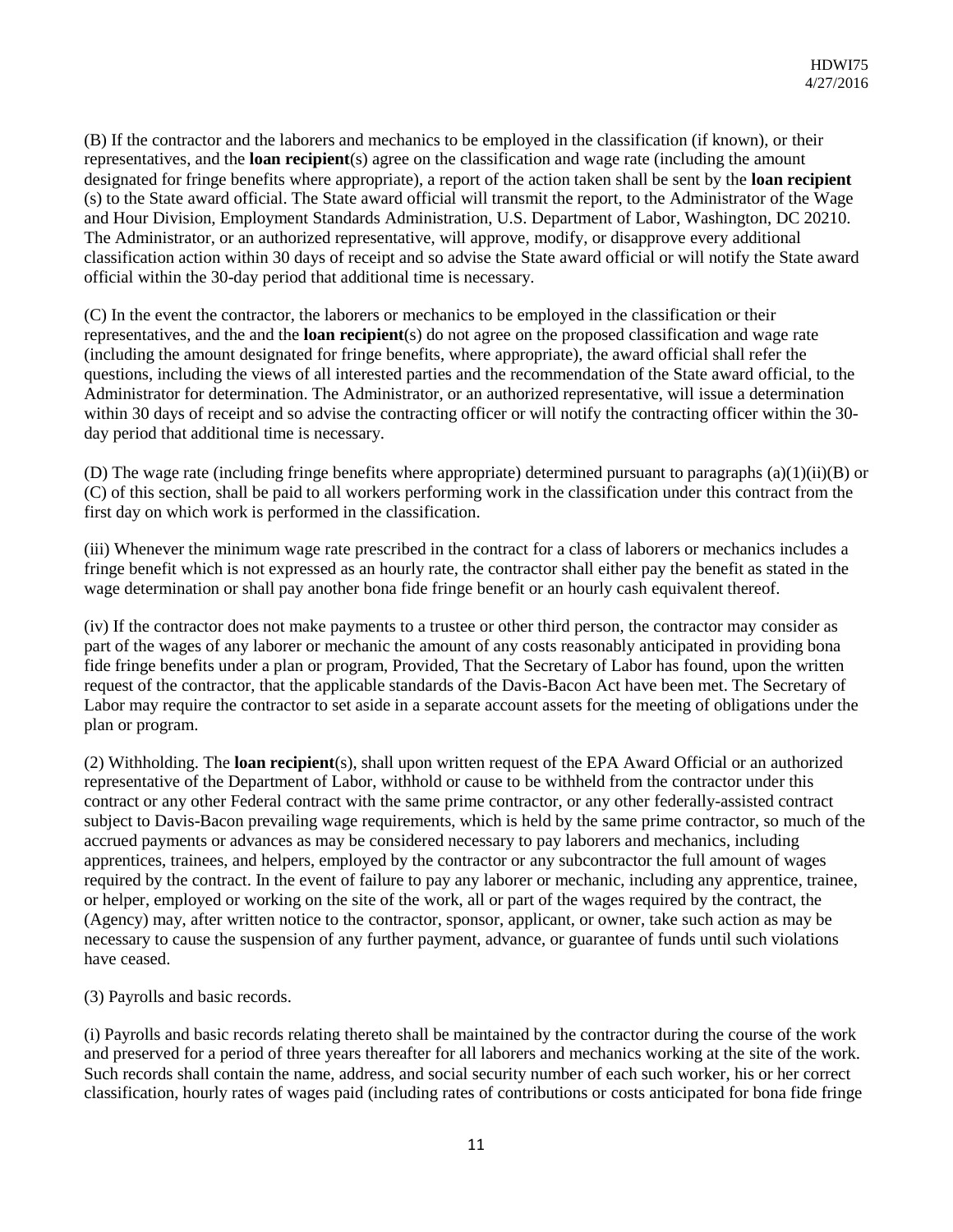benefits or cash equivalents thereof of the types described in section 1(b)(2)(B) of the Davis-Bacon Act), daily and weekly number of hours worked, deductions made and actual wages paid. Whenever the Secretary of Labor has found under 29 CFR 5.5(a)(1)(iv) that the wages of any laborer or mechanic include the amount of any costs reasonably anticipated in providing benefits under a plan or program described in section 1(b)(2)(B) of the Davis-Bacon Act, the contractor shall maintain records which show that the commitment to provide such benefits is enforceable, that the plan or program is financially responsible, and that the plan or program has been communicated in writing to the laborers or mechanics affected, and records which show the costs anticipated or the actual cost incurred in providing such benefits. Contractors employing apprentices or trainees under approved programs shall maintain written evidence of the registration of apprenticeship programs and certification of trainee programs, the registration of the apprentices and trainees, and the ratios and wage rates prescribed in the applicable programs.

(ii)(A) The contractor shall submit weekly, for each week in which any contract work is performed, a copy of all payrolls to the **loan recipient**, that is, the entity that receives the sub-grant or loan from the State capitalization grant recipient. Such documentation shall be available on request of the State recipient or EPA. As to each payroll copy received, the **loan recipient** shall provide written confirmation in a form satisfactory to the State indicating whether or not the project is in compliance with the requirements of 29 CFR 5.5(a)(1) based on the most recent payroll copies for the specified week. The payrolls shall set out accurately and completely all of the information required to be maintained under 29 CFR 5.5(a)(3)(i), except that full social security numbers and home addresses shall not be included on the weekly payrolls. Instead the payrolls shall only need to include an individually identifying number for each employee (e.g., the last four digits of the employee's social security number). The required weekly payroll information may be submitted in any form desired. Optional Form WH-347 is available for this purpose from the Wage and Hour Division Web site at http://www.dol.gov/esa/whd/forms/wh347instr.htm or its successor site. The prime contractor is responsible for the submission of copies of payrolls by all subcontractors. Contractors and subcontractors shall maintain the full social security number and current address of each covered worker, and shall provide them upon request to the **loan recipient** (s) for transmission to the State or EPA if requested by EPA , the State, the contractor, or the Wage and Hour Division of the Department of Labor for purposes of an investigation or audit of compliance with prevailing wage requirements. It is not a violation of this section for a prime contractor to require a subcontractor to provide addresses and social security numbers to the prime contractor for its own records, without weekly submission to the **loan recipient** (s).

(B) Each payroll submitted shall be accompanied by a "Statement of Compliance," signed by the contractor or subcontractor or his or her agent who pays or supervises the payment of the persons employed under the contract and shall certify the following:

(1) That the payroll for the payroll period contains the information required to be provided under  $\S$  5.5 (a)(3)(ii) of Regulations, 29 CFR part 5, the appropriate information is being maintained under  $\S$  5.5 (a)(3)(i) of Regulations, 29 CFR part 5, and that such information is correct and complete;

(2) That each laborer or mechanic (including each helper, apprentice, and trainee) employed on the contract during the payroll period has been paid the full weekly wages earned, without rebate, either directly or indirectly, and that no deductions have been made either directly or indirectly from the full wages earned, other than permissible deductions as set forth in Regulations, 29 CFR part 3;

(3) That each laborer or mechanic has been paid not less than the applicable wage rates and fringe benefits or cash equivalents for the classification of work performed, as specified in the applicable wage determination incorporated into the contract.

(C) The weekly submission of a properly executed certification set forth on the reverse side of Optional Form WH-347 shall satisfy the requirement for submission of the "Statement of Compliance" required by paragraph  $(a)(3)(ii)(B)$  of this section.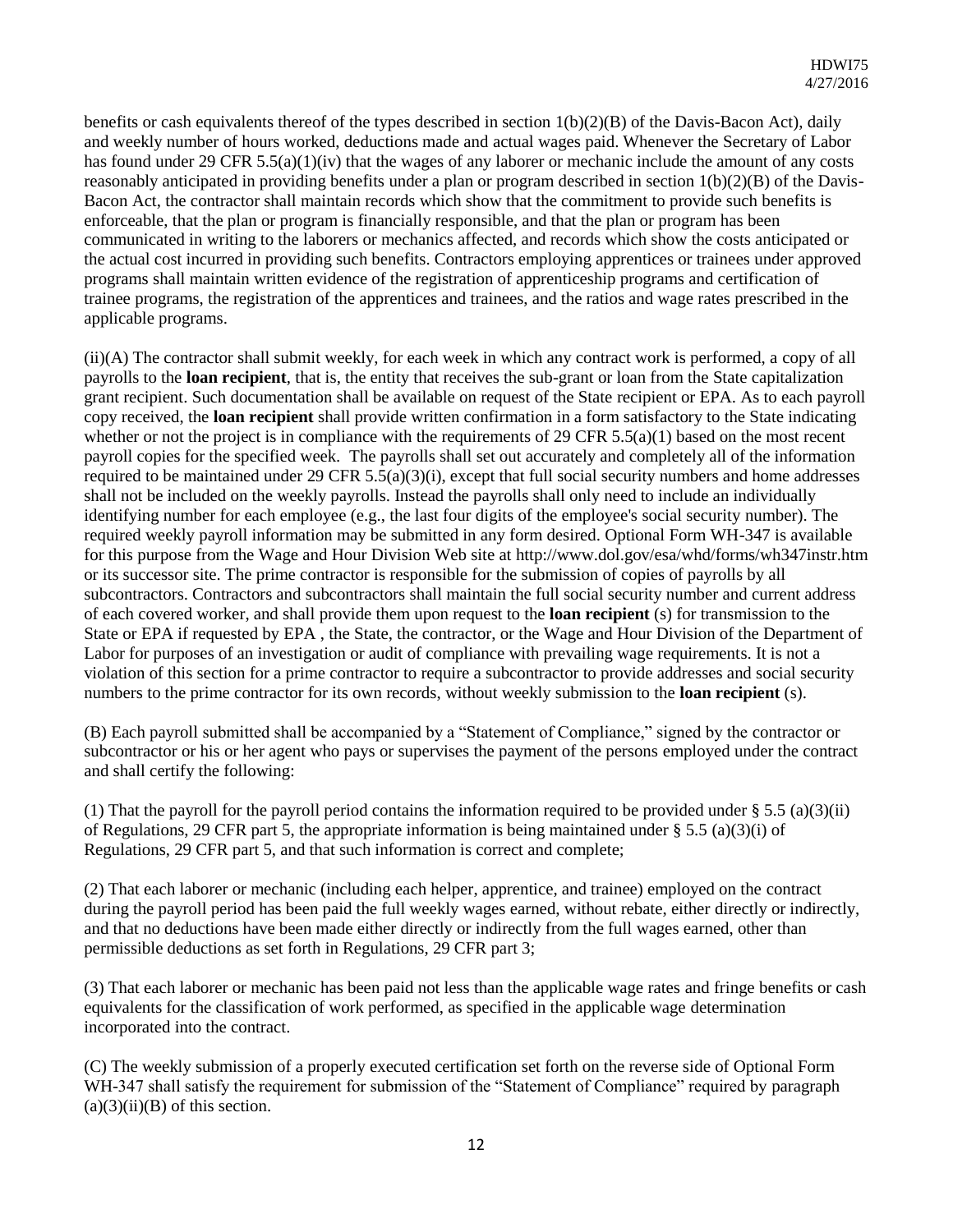(D) The falsification of any of the above certifications may subject the contractor or subcontractor to civil or criminal prosecution under section 1001 of title 18 and section 231 of title 31 of the United States Code.

(iii) The contractor or subcontractor shall make the records required under paragraph  $(a)(3)(i)$  of this section available for inspection, copying, or transcription by authorized representatives of the State, EPA or the Department of Labor, and shall permit such representatives to interview employees during working hours on the job. If the contractor or subcontractor fails to submit the required records or to make them available, the Federal agency or State may, after written notice to the contractor, sponsor, applicant, or owner, take such action as may be necessary to cause the suspension of any further payment, advance, or guarantee of funds. Furthermore, failure to submit the required records upon request or to make such records available may be grounds for debarment action pursuant to 29 CFR 5.12.

#### (4) Apprentices and trainees--

(i) Apprentices. Apprentices will be permitted to work at less than the predetermined rate for the work they performed when they are employed pursuant to and individually registered in a bona fide apprenticeship program registered with the U.S. Department of Labor, Employment and Training Administration, Office of Apprenticeship Training, Employer and Labor Services, or with a State Apprenticeship Agency recognized by the Office, or if a person is employed in his or her first 90 days of probationary employment as an apprentice in such an apprenticeship program, who is not individually registered in the program, but who has been certified by the Office of Apprenticeship Training, Employer and Labor Services or a State Apprenticeship Agency (where appropriate) to be eligible for probationary employment as an apprentice. The allowable ratio of apprentices to journeymen on the job site in any craft classification shall not be greater than the ratio permitted to the contractor as to the entire work force under the registered program. Any worker listed on a payroll at an apprentice wage rate, who is not registered or otherwise employed as stated above, shall be paid not less than the applicable wage rate on the wage determination for the classification of work actually performed. In addition, any apprentice performing work on the job site in excess of the ratio permitted under the registered program shall be paid not less than the applicable wage rate on the wage determination for the work actually performed. Where a contractor is performing construction on a project in a locality other than that in which its program is registered, the ratios and wage rates (expressed in percentages of the journeyman's hourly rate) specified in the contractor's or subcontractor's registered program shall be observed. Every apprentice must be paid at not less than the rate specified in the registered program for the apprentice's level of progress, expressed as a percentage of the journeymen hourly rate specified in the applicable wage determination. Apprentices shall be paid fringe benefits in accordance with the provisions of the apprenticeship program. If the apprenticeship program does not specify fringe benefits, apprentices must be paid the full amount of fringe benefits listed on the wage determination for the applicable classification. If the Administrator determines that a different practice prevails for the applicable apprentice classification, fringes shall be paid in accordance with that determination. In the event the Office of Apprenticeship Training, Employer and Labor Services, or a State Apprenticeship Agency recognized by the Office, withdraws approval of an apprenticeship program, the contractor will no longer be permitted to utilize apprentices at less than the applicable predetermined rate for the work performed until an acceptable program is approved.

(ii) Trainees. Except as provided in 29 CFR 5.16, trainees will not be permitted to work at less than the predetermined rate for the work performed unless they are employed pursuant to and individually registered in a program which has received prior approval, evidenced by formal certification by the U.S. Department of Labor, Employment and Training Administration. The ratio of trainees to journeymen on the job site shall not be greater than permitted under the plan approved by the Employment and Training Administration. Every trainee must be paid at not less than the rate specified in the approved program for the trainee's level of progress, expressed as a percentage of the journeyman hourly rate specified in the applicable wage determination. Trainees shall be paid fringe benefits in accordance with the provisions of the trainee program. If the trainee program does not mention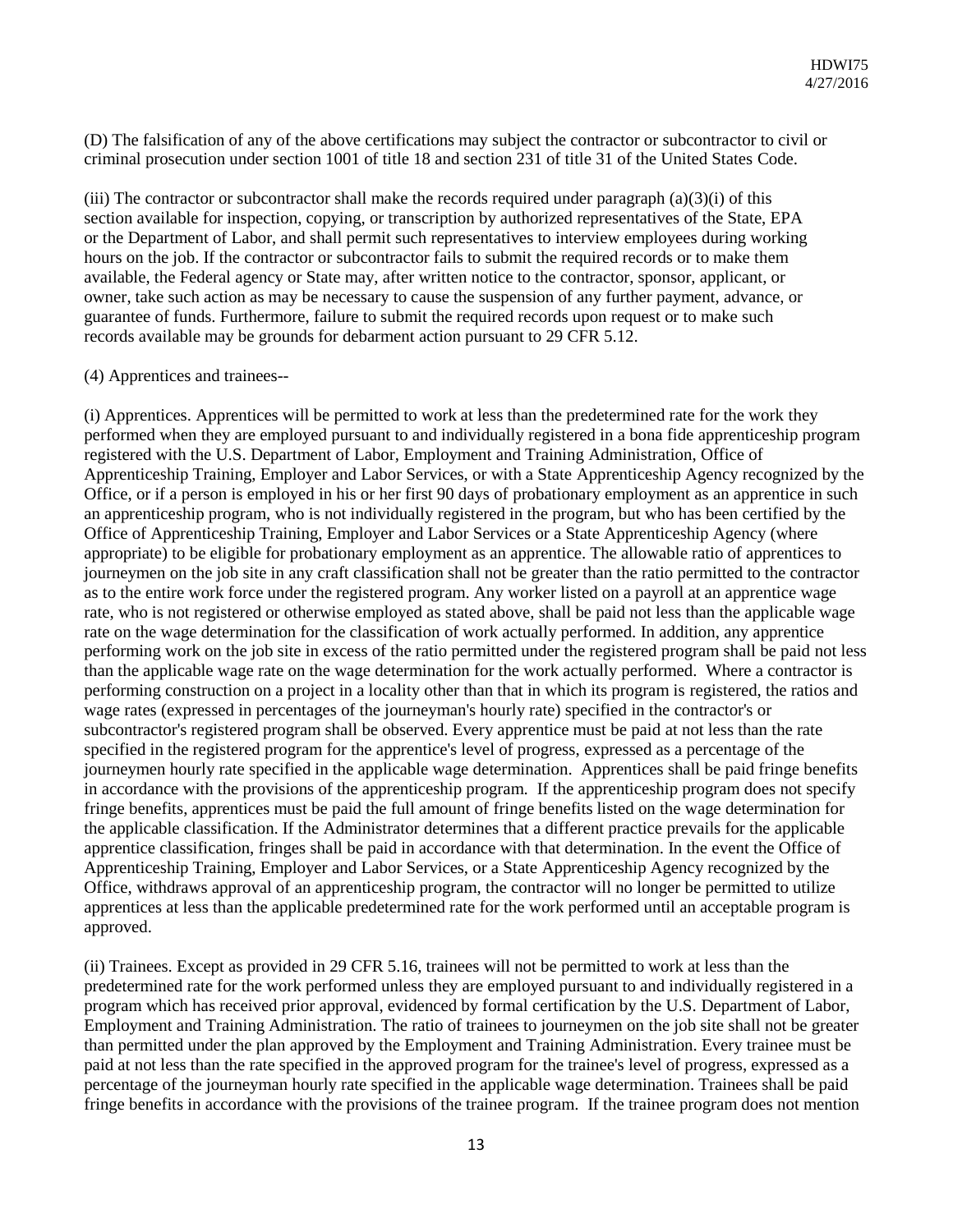fringe benefits, trainees shall be paid the full amount of fringe benefits listed on the wage determination unless the Administrator of the Wage and Hour Division determines that there is an apprenticeship program associated with the corresponding journeyman wage rate on the wage determination which provides for less than full fringe benefits for apprentices. Any employee listed on the payroll at a trainee rate who is not registered and participating in a training plan approved by the Employment and Training Administration shall be paid not less than the applicable wage rate on the wage determination for the classification of work actually performed. In addition, any trainee performing work on the job site in excess of the ratio permitted under the registered program shall be paid not less than the applicable wage rate on the wage determination for the work actually performed. In the event the Employment and Training Administration withdraws approval of a training program, the contractor will no longer be permitted to utilize trainees at less than the applicable predetermined rate for the work performed until an acceptable program is approved.

(iii) Equal employment opportunity. The utilization of apprentices, trainees and journeymen under this part shall be in conformity with the equal employment opportunity requirements of Executive Order 11246, as amended, and 29 CFR part 30.

(5) Compliance with Copeland Act requirements. The contractor shall comply with the requirements of 29 CFR part 3, which are incorporated by reference in this contract.

(6) Subcontracts. The contractor or subcontractor shall insert in any subcontracts the clauses contained in 29 CFR 5.5(a)(1) through (10) and such other clauses as the EPA determines may by appropriate, and also a clause requiring the subcontractors to include these clauses in any lower tier subcontracts. The prime contractor shall be responsible for the compliance by any subcontractor or lower tier subcontractor with all the contract clauses in 29 CFR 5.5.

(7) Contract termination: debarment. A breach of the contract clauses in 29 CFR 5.5 may be grounds for termination of the contract, and for debarment as a contractor and a subcontractor as provided in 29 CFR 5.12.

(8) Compliance with Davis-Bacon and Related Act requirements. All rulings and interpretations of the Davis-Bacon and Related Acts contained in 29 CFR parts 1, 3, and 5 are herein incorporated by reference in this contract.

(9) Disputes concerning labor standards. Disputes arising out of the labor standards provisions of this contract shall not be subject to the general disputes clause of this contract. Such disputes shall be resolved in accordance with the procedures of the Department of Labor set forth in 29 CFR parts 5, 6, and 7. Disputes within the meaning of this clause include disputes between the contractor (or any of its subcontractors) and **Loan recipient**(s), State, EPA, the U.S. Department of Labor, or the employees or their representatives.

(10) Certification of eligibility.

(i) By entering into this contract, the contractor certifies that neither it (nor he or she) nor any person or firm who has an interest in the contractor's firm is a person or firm ineligible to be awarded Government contracts by virtue of section 3(a) of the Davis-Bacon Act or 29 CFR 5.12(a)(1).

(ii) No part of this contract shall be subcontracted to any person or firm ineligible for award of a Government contract by virtue of section  $3(a)$  of the Davis-Bacon Act or 29 CFR 5.12(a)(1).

(iii) The penalty for making false statements is prescribed in the U.S. Criminal Code, 18 U.S.C. 1001.

#### 4. **Contract Provision for Contracts in Excess of \$100,000.**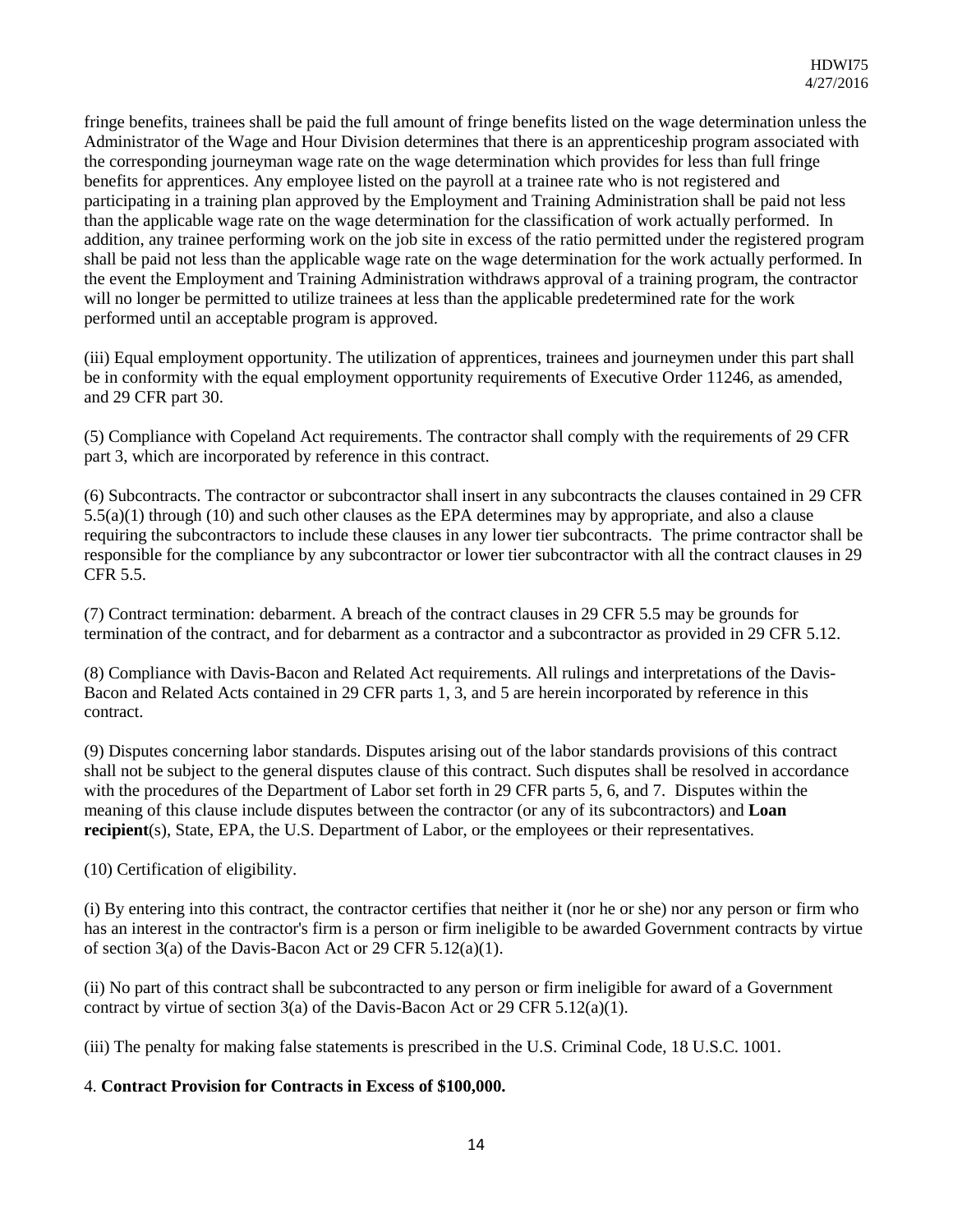(a) Contract Work Hours and Safety Standards Act. The **loan recipient** shall insert the following clauses set forth in paragraphs  $(a)(1), (2), (3),$  and  $(4)$  of this section in full in any contract in an amount in excess of \$100,000 and subject to the overtime provisions of the Contract Work Hours and Safety Standards Act. These clauses shall be inserted in addition to the clauses required by Item 3, above or 29 CFF 4.6. As used in this paragraph, the terms laborers and mechanics include watchmen and guards.

(1) Overtime requirements. No contractor or subcontractor contracting for any part of the contract work which may require or involve the employment of laborers or mechanics shall require or permit any such laborer or mechanic in any workweek in which he or she is employed on such work to work in excess of forty hours in such workweek unless such laborer or mechanic receives compensation at a rate not less than one and one-half times the basic rate of pay for all hours worked in excess of forty hours in such workweek.

(2) Violation; liability for unpaid wages; liquidated damages. In the event of any violation of the clause set forth in paragraph  $(a)(1)$  of this section the contractor and any subcontractor responsible therefore shall be liable for the unpaid wages. In addition, such contractor and subcontractor shall be liable to the United States (in the case of work done under contract for the District of Columbia or a territory, to such District or to such territory), for liquidated damages. Such liquidated damages shall be computed with respect to each individual laborer or mechanic, including watchmen and guards, employed in violation of the clause set forth in paragraph (a)(1) of this section, in the sum of \$10 for each calendar day on which such individual was required or permitted to work in excess of the standard workweek of forty hours without payment of the overtime wages required by the clause set forth in paragraph  $(a)(1)$  of this section.

(3) Withholding for unpaid wages and liquidated damages. The **loan recipient,** upon written request of the EPA Award Official or an authorized representative of the Department of Labor, shall withhold or cause to be withheld, from any moneys payable on account of work performed by the contractor or subcontractor under any such contract or any other Federal contract with the same prime contractor, or any other federally-assisted contract subject to the Contract Work Hours and Safety Standards Act, which is held by the same prime contractor, such sums as may be determined to be necessary to satisfy any liabilities of such contractor or subcontractor for unpaid wages and liquidated damages as provided in the clause set forth in paragraph (b)(2) of this section.

(4) Subcontracts. The contractor or subcontractor shall insert in any subcontracts the clauses set forth in paragraph (a)(1) through (4) of this section and also a clause requiring the subcontractors to include these clauses in any lower tier subcontracts. The prime contractor shall be responsible for compliance by any subcontractor or lower tier subcontractor with the clauses set forth in paragraphs  $(a)(1)$  through  $(4)$  of this section.

(b) In addition to the clauses contained in Item 3, above, in any contract subject only to the Contract Work Hours and Safety Standards Act and not to any of the other statutes cited in 29 CFR 5.1, the **loan recipient** shall insert a clause requiring that the contractor or subcontractor shall maintain payrolls and basic payroll records during the course of the work and shall preserve them for a period of three years from the completion of the contract for all laborers and mechanics, including guards and watchmen, working on the contract. Such records shall contain the name and address of each such employee, social security number, correct classifications, hourly rates of wages paid, daily and weekly number of hours worked, deductions made, and actual wages paid. Further, the **Loan recipient** shall insert in any such contract a clause providing that the records to be maintained under this paragraph shall be made available by the contractor or subcontractor for inspection, copying, or transcription by authorized representatives of the (write the name of agency) and the Department of Labor, and the contractor or subcontractor will permit such representatives to interview employees during working hours on the job.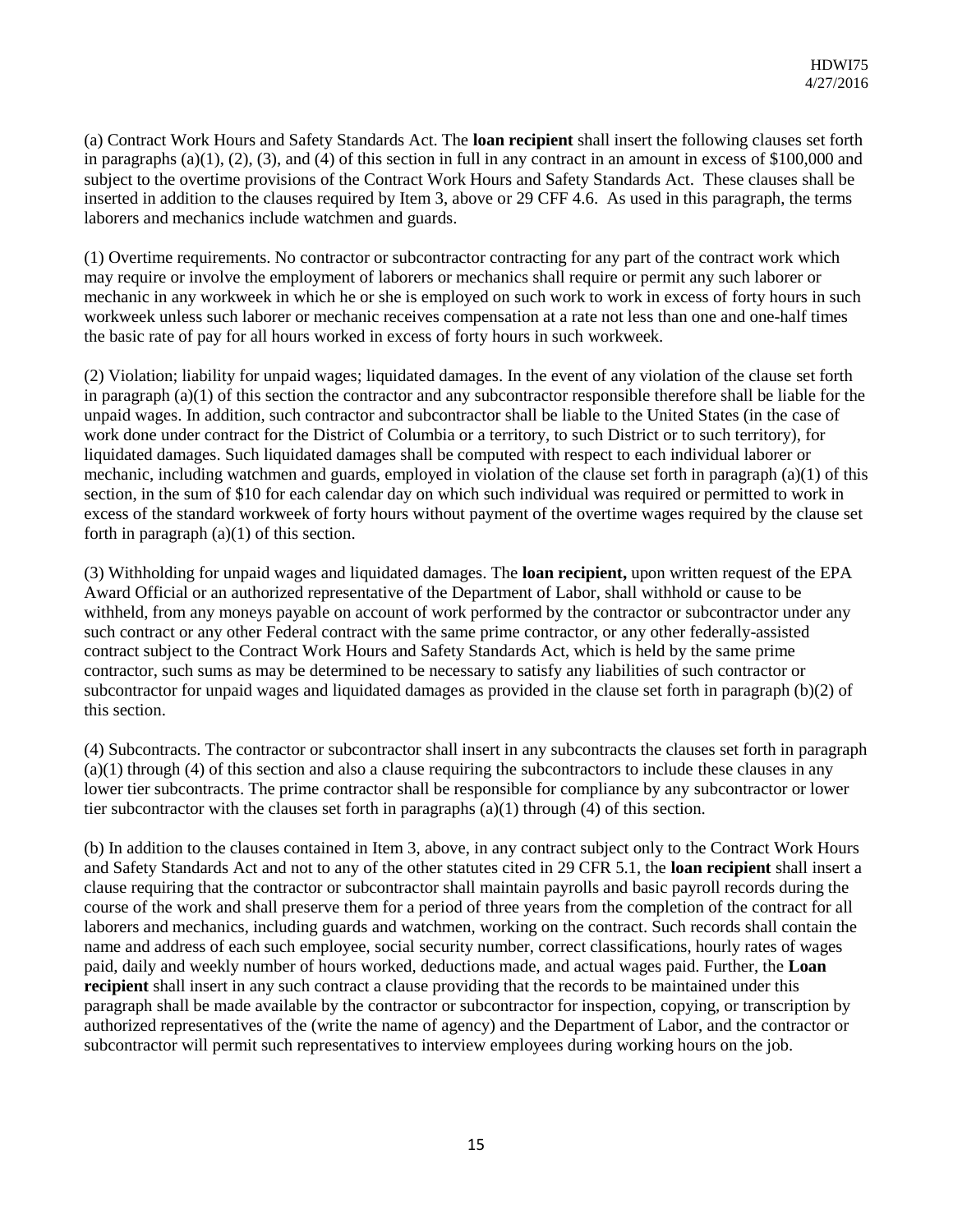#### 5. Compliance Verification

(a). The **loan recipient** shall periodically interview a sufficient number of employees entitled to DB prevailing wages (covered employees) to verify that contractors or subcontractors are paying the appropriate wage rates. As provided in 29 CFR 5.6(a)(6), all interviews must be conducted in confidence. The **loan recipient** must use Standard Form 1445 or equivalent documentation to memorialize the interviews. Copies of the SF 1445 are available from EPA on request.

(b) The **loan recipient** shall establish and follow an interview schedule based on its assessment of the risks of noncompliance with DB posed by contractors or subcontractors and the duration of the contract or subcontract. At a minimum, the **loan recipient** must conduct interviews with a representative group of covered employees within two weeks of each contractor or subcontractor's submission of its initial weekly payroll data and two weeks prior to the estimated completion date for the contract or subcontract. **Loan recipient**s must conduct more frequent interviews if the initial interviews or other information indicates that there is a risk that the contractor or subcontractor is not complying with DB. **Loan recipient**s shall immediately conduct necessary interviews in response to an alleged violation of the prevailing wage requirements. All interviews shall be conducted in confidence.

(c). The **loan recipient** shall periodically conduct spot checks of a representative sample of weekly payroll data to verify that contractors or subcontractors are paying the appropriate wage rates. The **loan recipient** shall establish and follow a spot check schedule based on its assessment of the risks of noncompliance with DB posed by contractors or subcontractors and the duration of the contract or subcontract. At a minimum, the **loan recipient**  must spot check payroll data within two weeks of each contractor or subcontractor's submission of its initial payroll data and two weeks prior to the completion date the contract or subcontract. **Loan recipient**s must conduct more frequent spot checks if the initial spot check or other information indicates that there is a risk that the contractor or subcontractor is not complying with DB. In addition, during the examinations the **loan recipient**  shall verify evidence of fringe benefit plans and payments thereunder by contractors and subcontractors who claim credit for

fringe benefit contributions.

(d). The **loan recipient** shall periodically review contractors and subcontractors use of apprentices and trainees to verify registration and certification with respect to apprenticeship and training programs approved by either the U.S Department of Labor or a state, as appropriate, and that contractors and subcontractors are not using disproportionate numbers of, laborers, trainees and apprentices. These reviews shall be conducted in accordance with the schedules for spot checks and interviews described in Item 5(b) and (c) above.

(e) **Loan recipient**s must immediately report potential violations of the DB prevailing wage requirements to the EPA DB contact listed above and to the appropriate DOL Wage and Hour District Office listed at http://www.dol.gov/esa/contacts/whd/america2.htm.